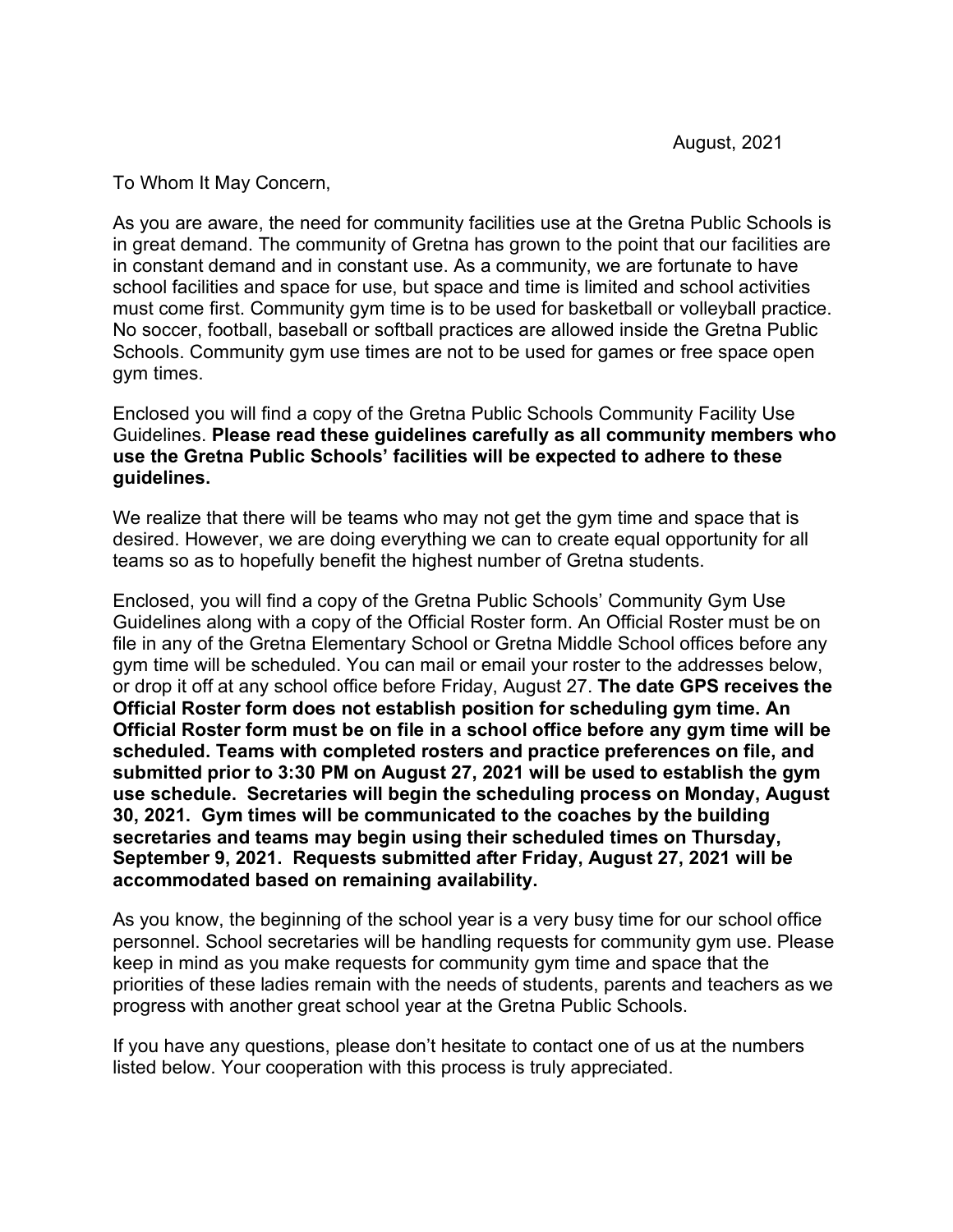Andrew Rinaldi, Principal, Renee Spilinek rspilinek@gpsne.org Secretary Gretna Elem School 801 South Street, Gretna, Ne. 68028 Ph # 402-332-3341 Fax #402-408-2538

Wendi Kistler, Principal Jackie Wilson jwilson@gpsne.org Secretary Aspen Creek Elem School. 10325 S. 188th Street Omaha, Ne. 68136 Ph #402-332-5617 Fax #402-408-3092

Salli Wells, Principal Karleen Muhle kmuhle@gpsne.org Secretary Palisades Elem School 16820 Chutney Drive. Omaha, Ne. 68136 Ph # 402-895-2194 Fax #402-408-3090

Bret Basye, Principal Tiffany Fuller tfuller@gpsne.org Secretary Thomas Elem School. 11221 Northridge Drive Gretna, Ne. 68028 Ph #402-332-5578 Fax # 402-408-2539.

Amy Falcone, Principal Toni Pemberton tpemberton@gpsne.org Secretary Whitetail Elem School 19110 Greenleaf Street Omaha, Ne. 68136 Ph # 402-895-3388 Fax #402-408-3091

Jennifer Hellbusch, Principal Pam Nothwehr pnothwehr@gpsne.org Secretary Falling Waters Elem School 5909 S. 200th Ave.Omaha, Ne. 68135 Ph #402-332-3938 Fax #402-227-4198

Kirsten Troester, Principal Sheryl Emanuel semanuel@gpsne.org Secretary, Harvest Hills Elementary 19125 Fir Street, Gretna Ne. 68028 Ph# 402-332-5957 Fax # 402-275-2148

Carissa Dickes, Asst. Principal Michelle Shurtliff mshurtliff@gpsne.org Secretary Gretna Middle School 11705 S. 216th Street Gretna, Ne. 68028 Ph # 402-332-3048 Fax # 402-408-2536

Matt Bruggeman, Asst. Principal Lisa Batenhorst *Ibatenhorst@gpsne.org* Secretary, Aspen Creek Middle School 18414 Summit Drive, Omaha Ne.68136 Ph# 402-332-3866 Fax# 402- 408-2537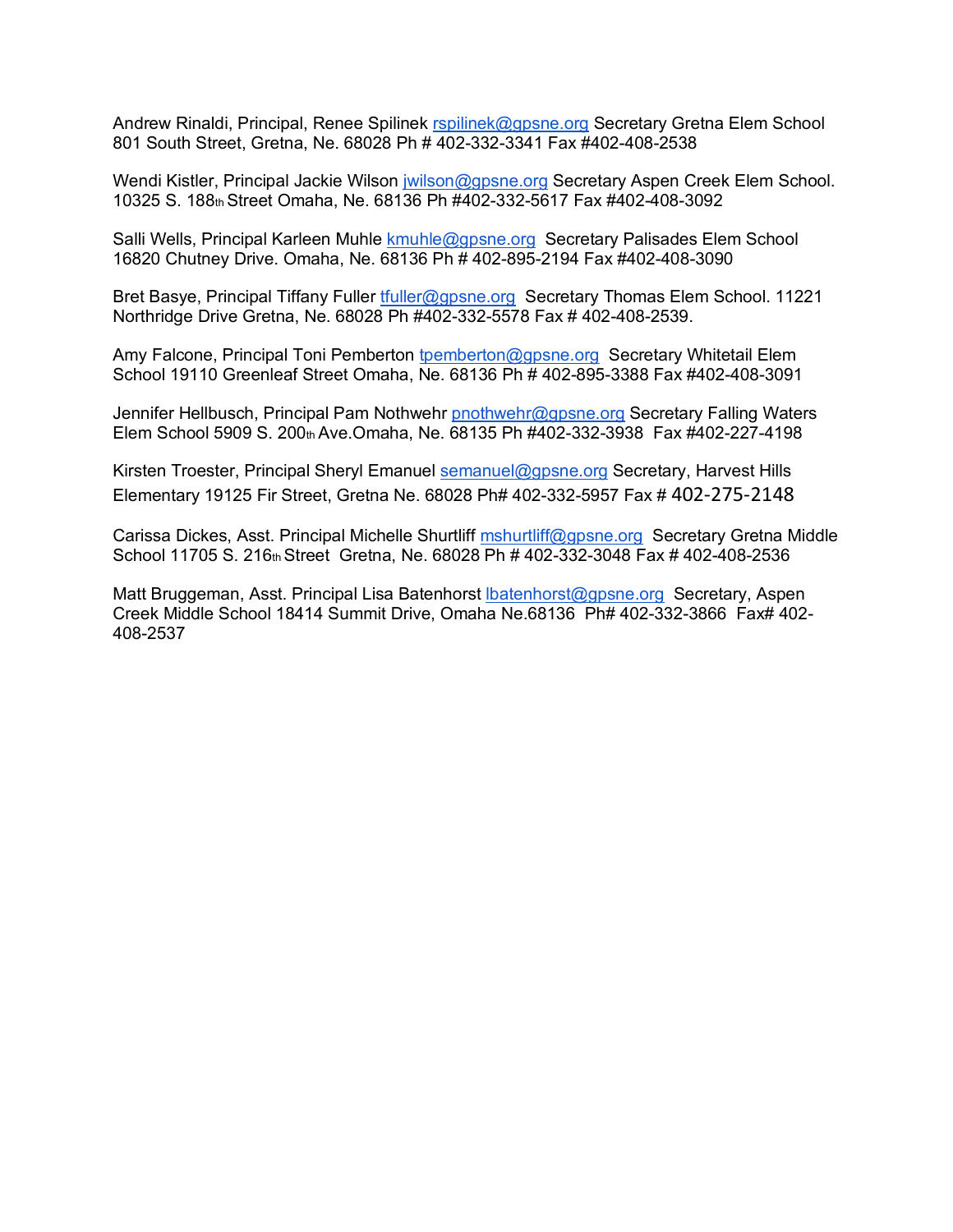## **Gretna Public Schools' Community Gym Use Guidelines**

1. All gym time shall be scheduled by lottery draw through the designated secretary or administrator for the Gretna elementary schools and middle schools. All gyms will have two time slots available, 6:00-7:15pm and 7:15-8:30pm, Monday, Tuesday, Thursday and Friday. Gym times will start at 6pm and no earlier due to the Kid's Connection Program and Middle School practices.

2. All Gretna Public Schools activities take precedence over scheduled community gym use. Scheduled community gym time can be canceled at any time as deemed necessary by the building administration or the Gretna High School Athletic Director.

3. All teams consisting of players in grades K-8 will be scheduled at the Gretna Elementary School, Thomas Elementary, Palisades Elementary, Whitetail Elementary, Aspen Creek Elementary, Falling Waters Elementary, Harvest Hills Elementary, Aspen Creek Middle School or Gretna Middle School.

4. All teams receiving times shall consist of a majority of Gretna School District students (**at least 50%**), and a Gretna resident or community member must be coaching or present at all times.

5. No soccer, football, baseball or softball practices are allowed inside the Gretna Public Schools. Community gym use times are not to be used for games or free space open gym times.

6. Each team, coach, shall be scheduled for one time slot per week. An Official Team Roster must be on file in an elementary school office or a middle school office before any gym time will be scheduled. If open gym time remains, teams may schedule a second weekly practice time by calling the school office the Friday before the second practice time is desired.

7. No gym use shall be scheduled on days when school is not in session or on Saturday or Sunday. Weekend gym time can be scheduled through the administration if a faculty member who is willing to take responsibility for the safety of those using the building and the security and care of the building in use is contracted for service. Faculty members may volunteer for this service. If it is not a volunteer service, the faculty member shall be paid \$40.00 per hour by the community group using the facility. If a custodian is needed, the community group will also pay \$35.00 per hour to the custodian for the time needed. A building use fee and utilities fee may also apply.

8. All students present for community gym use times shall be directly supervised by the adult responsible for the team. No students shall enter a building or the gym without the presence of a supervising adult. Only those students who are participating in the practice shall be present. No spectators or siblings shall be present during community gym use times.

9. All those using the school facilities shall leave the space as they found it. No drinks, with the exception of water, shall enter the gym at any time. All trash shall be picked up and all lost and found shall be taken care of by the adult providing supervision. Do not leave items such as sweatshirts, sweats, waterbottles or balls for school personnel to pick up.

10. No school equipment shall be used at any time, with the exception of the volleyball nets. Teams are responsible for providing their own basketballs, volleyballs, jerseys etc. The height of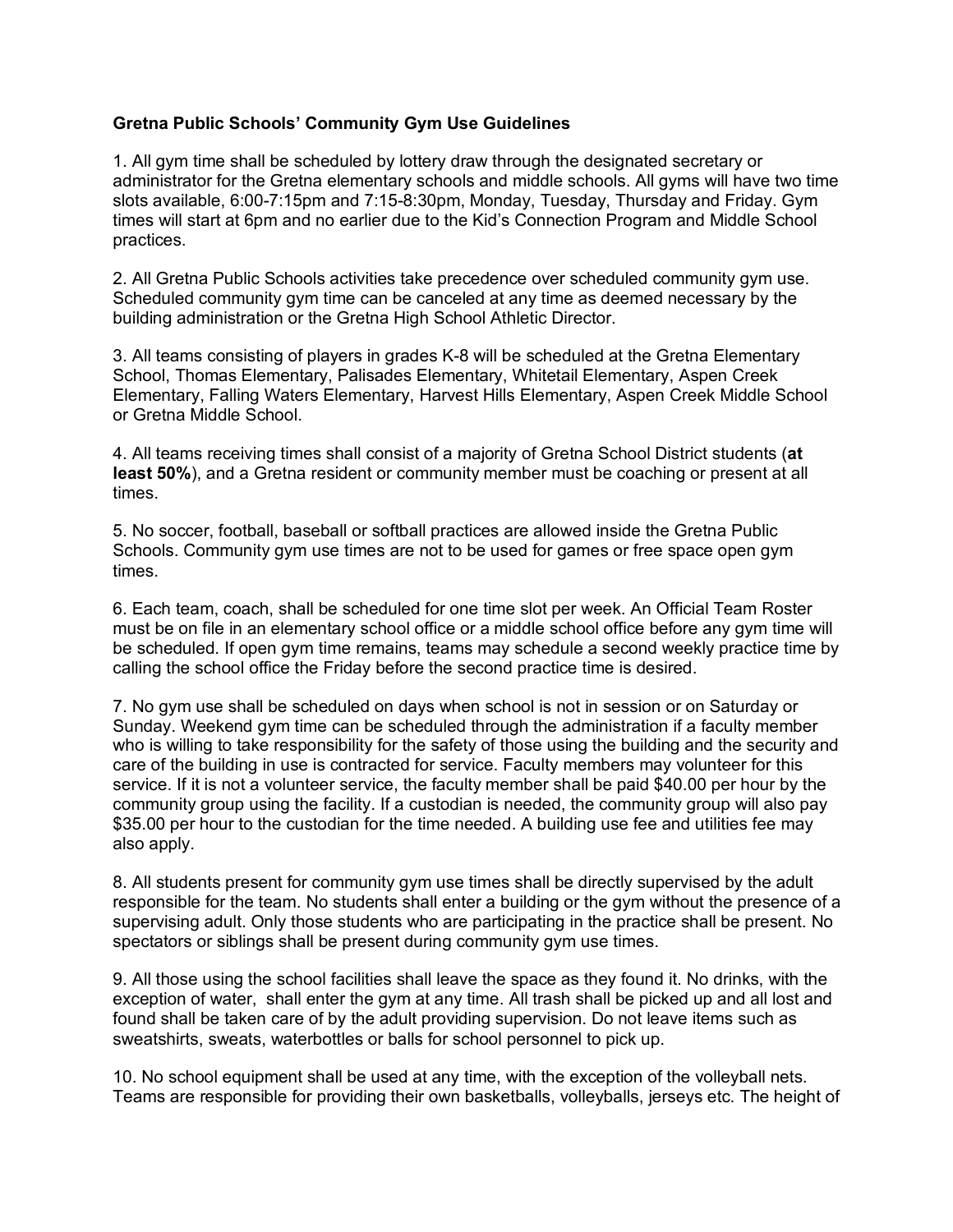the baskets at the middle schools shall not be changed from the regulation height used for all Gretna Middle School and High School competitive athletics and practices.

11. Any team wanting to cancel scheduled community gym use time shall do so as far in advance as possible. Due to the very high demand in gym use time, any team that fails to cancel scheduled gym use time and is thus a "NO SHOW" for two or more scheduled times during the school year, may be canceled from the scheduled gym time for the remainder of the school year as deemed necessary by the building administration.

12. The User agrees to (a) comply with all District policies, rules, and regulations that govern the use of facilities; (b) be financially responsible for any damages incurred to facilities, grounds, or equipment during the period of such use; (c) have the Principal as the final determiner as to whether repair or replacement is the appropriate remedy for any damages; and (d) defend, protect, indemnify, and hold the district harmless for any and all claims, suits, actions, damages, judgments, or causes of action arising out of or in any way related to such use.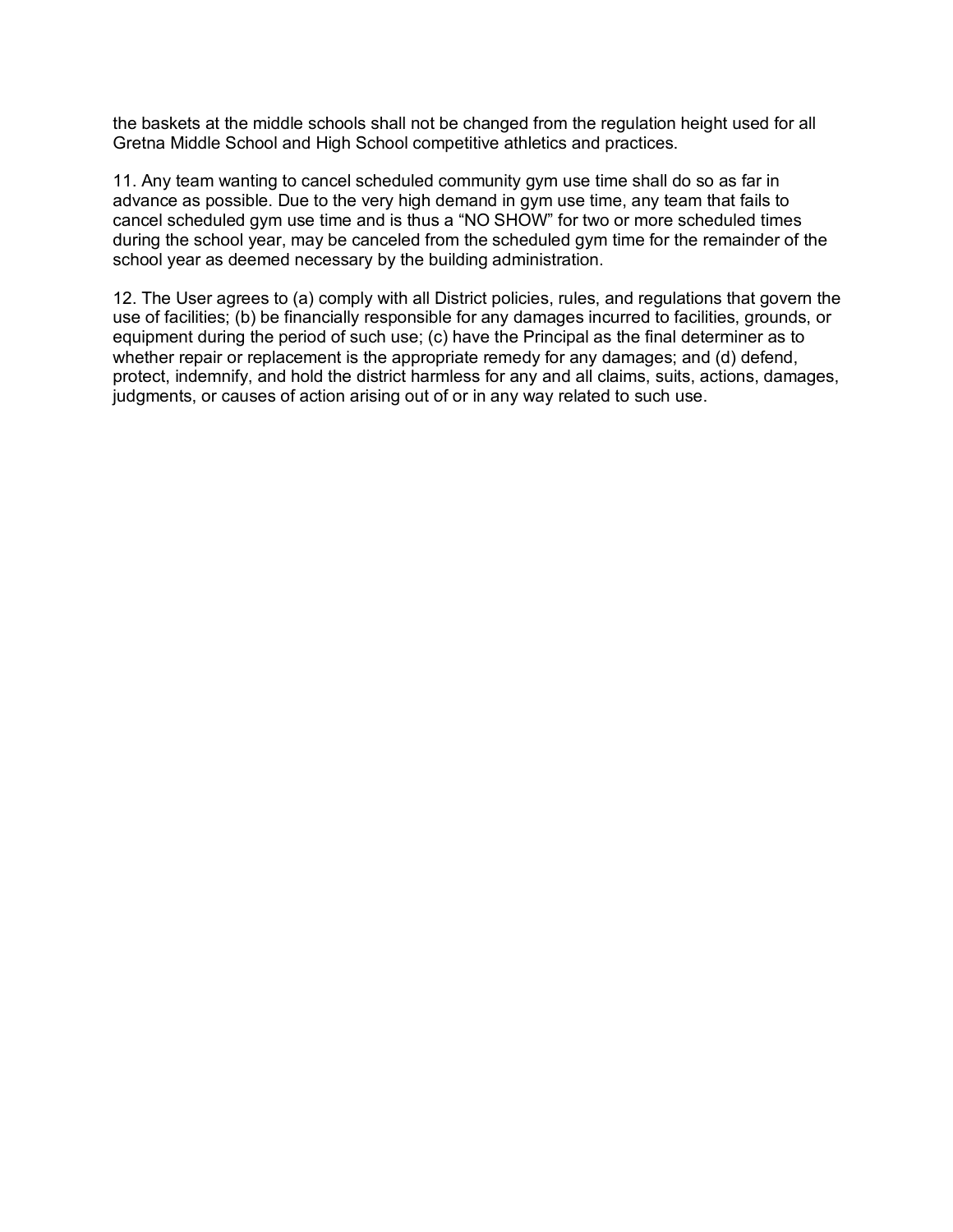## **Gretna Public Schools Security Reminders**:

The buildings of the Gretna Public School district must be secured at all times. These guidelines apply to district employees and to community members.

When athletic teams or clubs use the buildings, the coaches/sponsors are responsible for the security of the buildings and are expected to follow the guidelines issued.

1. All doors must remain locked at all times.

2. At NO time should doors be propped open.

3. At the start of the practice/meeting, one coach should wait by the door until all team/ club members are present. All students must be in the direct supervision of an adult or coach/sponsor at all times. It works best if coaches/sponsors work together in regards to the supervision of students. One coach/sponsor should stay by the entry doors and one should provide supervision in the gym/cafeteria. If there isn't a second coach/sponsor to supervise the students in the gym/cafeteria, all students must stay with the coach/sponsor in the entry way until the group moves into the gym/cafeteria.

\*It is suggested that coaches/sponsors give their cell numbers to their team/club members and their parents. Explain that if a player/member is going to be late or if a parent needs to enter during practice time, that the coach/sponsor should be called or texted to let the party into the building. PARENTS SHOULD NOT STAND OUTSIDE BUILDINGS AND POUND ON THE DOORS. Custodians do not have the authority to allow people to enter the buildings.

\*Coaches/sponsors may also schedule "door parents" for practices. You then have a team parent at the doors for the entire practice/meeting to handle the building entrance needs of your group. IT IS THE RESPONSIBILITY OF THE COACHES/SPONSORS TO MAKE SURE THAT THE "DOOR PARENT" IS AWARE OF AND FOLLOWS THE GUIDELINES.

4. Community teams/clubs should not arrive earlier than five minutes before the scheduled time and should leave the building at the scheduled time. Do not try to slide into buildings as school students are leaving or Kid's Connection students are leaving. Coaches/Sponsors need to use the FOB to enter and then be responsible for the students entering the building.

We thank you in advance for your cooperation. We want to avoid disallowing groups to use the GPS facilities, so involved adults need to take this responsibility seriously to prevent the loss of building use.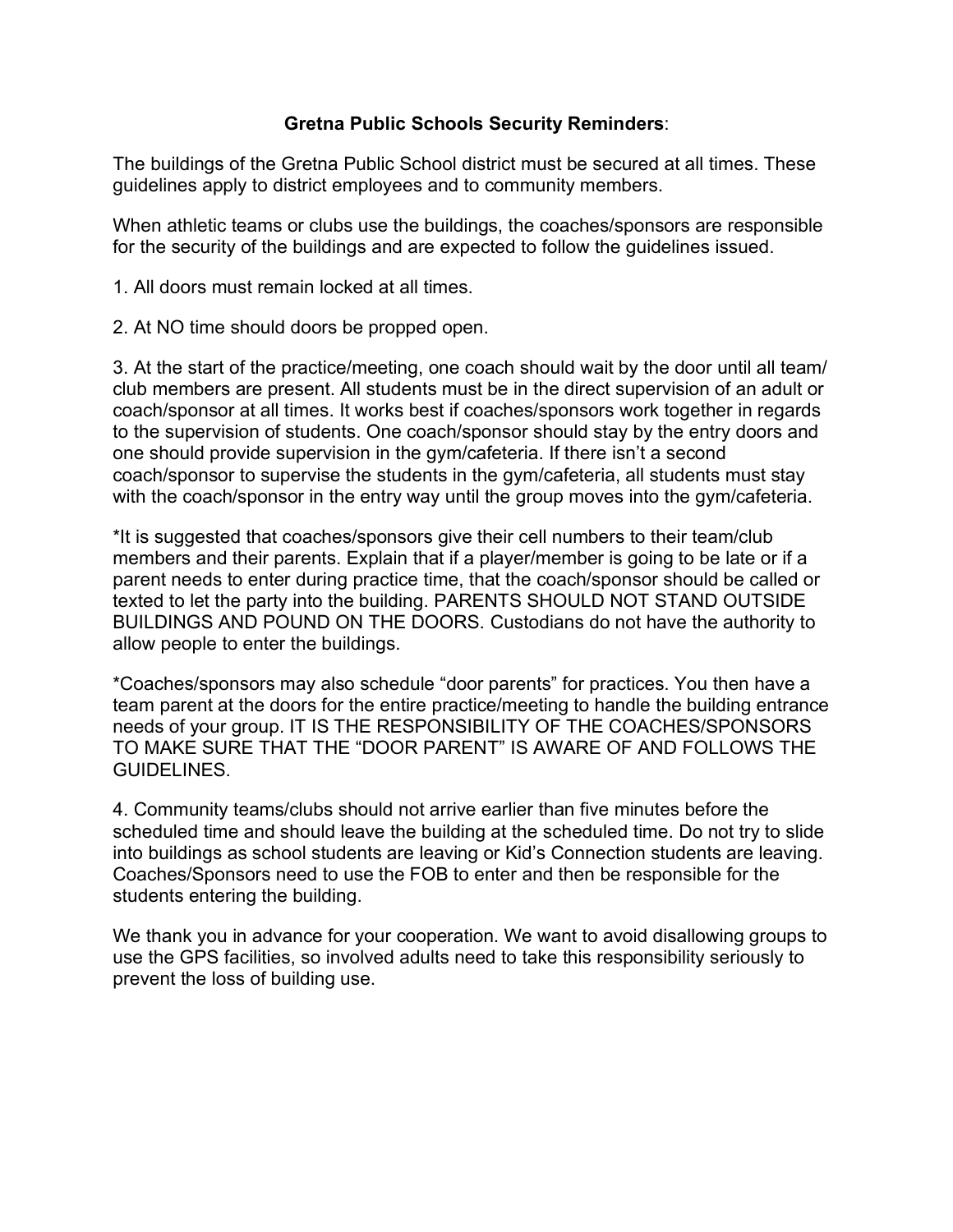**Official Team Roster** - RETURN TO ANY ELEMENTARY SCHOOL OR MIDDLE SCHOOL This form must be on file in one of the Elementary School or Middle School offices before any gym time will be scheduled. Once this form & the building contract form are on file, gym time will be scheduled by lottery draw on Monday, August 30, 2021.

|                                             | TEAM NAME:__________________________START DATE: _________________ END DATE:________________                                                                                                                                                                                                                                                                           |                                                  |               |
|---------------------------------------------|-----------------------------------------------------------------------------------------------------------------------------------------------------------------------------------------------------------------------------------------------------------------------------------------------------------------------------------------------------------------------|--------------------------------------------------|---------------|
|                                             | <b>PLAYER GRADE LEVEL: 2 3 4 5 6 7 8 SPORT: VOLLEYBALL or BASKETBALL ** Is this team</b>                                                                                                                                                                                                                                                                              |                                                  |               |
| associated with G1 or GBA? Yes or No        |                                                                                                                                                                                                                                                                                                                                                                       |                                                  |               |
| <b>COACH'S NAME/S &amp; CONTACT PERSON:</b> |                                                                                                                                                                                                                                                                                                                                                                       |                                                  |               |
|                                             |                                                                                                                                                                                                                                                                                                                                                                       |                                                  |               |
|                                             |                                                                                                                                                                                                                                                                                                                                                                       |                                                  |               |
| <b>PLAYER NAME</b>                          |                                                                                                                                                                                                                                                                                                                                                                       | SCHOOL THEY ATTEND (21-22) CHOICE OF DATE & TIME |               |
|                                             |                                                                                                                                                                                                                                                                                                                                                                       | 1ST CHOICE M T TH F                              |               |
|                                             | $\overline{\phantom{a}}$                                                                                                                                                                                                                                                                                                                                              |                                                  | $6:00$ / 7:15 |
|                                             |                                                                                                                                                                                                                                                                                                                                                                       |                                                  |               |
|                                             | $\frac{4}{\sqrt{2}}$ . The contract of the contract of the contract of the contract of the contract of the contract of the contract of the contract of the contract of the contract of the contract of the contract of the contract o                                                                                                                                 |                                                  |               |
|                                             |                                                                                                                                                                                                                                                                                                                                                                       | 2ND CHOICE M T TH F                              |               |
|                                             |                                                                                                                                                                                                                                                                                                                                                                       |                                                  | $6:00$ / 7:15 |
|                                             |                                                                                                                                                                                                                                                                                                                                                                       |                                                  |               |
| 8                                           | <u>a sa mga mga sangangang nag</u>                                                                                                                                                                                                                                                                                                                                    |                                                  |               |
|                                             | <u> 1986 - Jan Barbarat, prima polit</u> ik (h. 1918)<br>1900 - Jan Barbarat, politik (h. 1920)                                                                                                                                                                                                                                                                       | <b>3RD CHOICE M T TH F</b>                       |               |
|                                             |                                                                                                                                                                                                                                                                                                                                                                       |                                                  | $6:00$ / 7:15 |
|                                             |                                                                                                                                                                                                                                                                                                                                                                       |                                                  |               |
|                                             | $12$ and $\overline{\phantom{a}12}$ and $\overline{\phantom{a}12}$ and $\overline{\phantom{a}12}$ and $\overline{\phantom{a}12}$ and $\overline{\phantom{a}12}$ and $\overline{\phantom{a}12}$ and $\overline{\phantom{a}12}$ and $\overline{\phantom{a}12}$ and $\overline{\phantom{a}12}$ and $\overline{\phantom{a}12}$ and $\overline{\phantom{a}12}$ and $\over$ |                                                  |               |
|                                             | (ALL Gym times will start at 6pm and no earlier due to the Kid's Connection Program & MS<br>practices) CHOICE OF PRACTICE LOCATION (Prioritize #1 - #9)                                                                                                                                                                                                               |                                                  |               |
|                                             | Aspen Cr Elem (ACE) ______   Gretna Elem (GES)_______   Thomas Elem (TES)______                                                                                                                                                                                                                                                                                       |                                                  |               |
|                                             | Falling Waters Elem (FES)_______ Harvest Hills Elem (HES) _______ Palisades Elem (PES)_______                                                                                                                                                                                                                                                                         |                                                  |               |
| Whitetail Elem (WES) Manuscript             | Gretna Mid Sch (GMS)____________ Aspen Cr Mid Sch (AMS)________                                                                                                                                                                                                                                                                                                       |                                                  |               |
| to these guidelines. Signature:             | I have received a copy of the Gretna Public Schools' Community Gym Use Guidelines, and I will adhere                                                                                                                                                                                                                                                                  |                                                  |               |
|                                             | Date:                                                                                                                                                                                                                                                                                                                                                                 |                                                  |               |